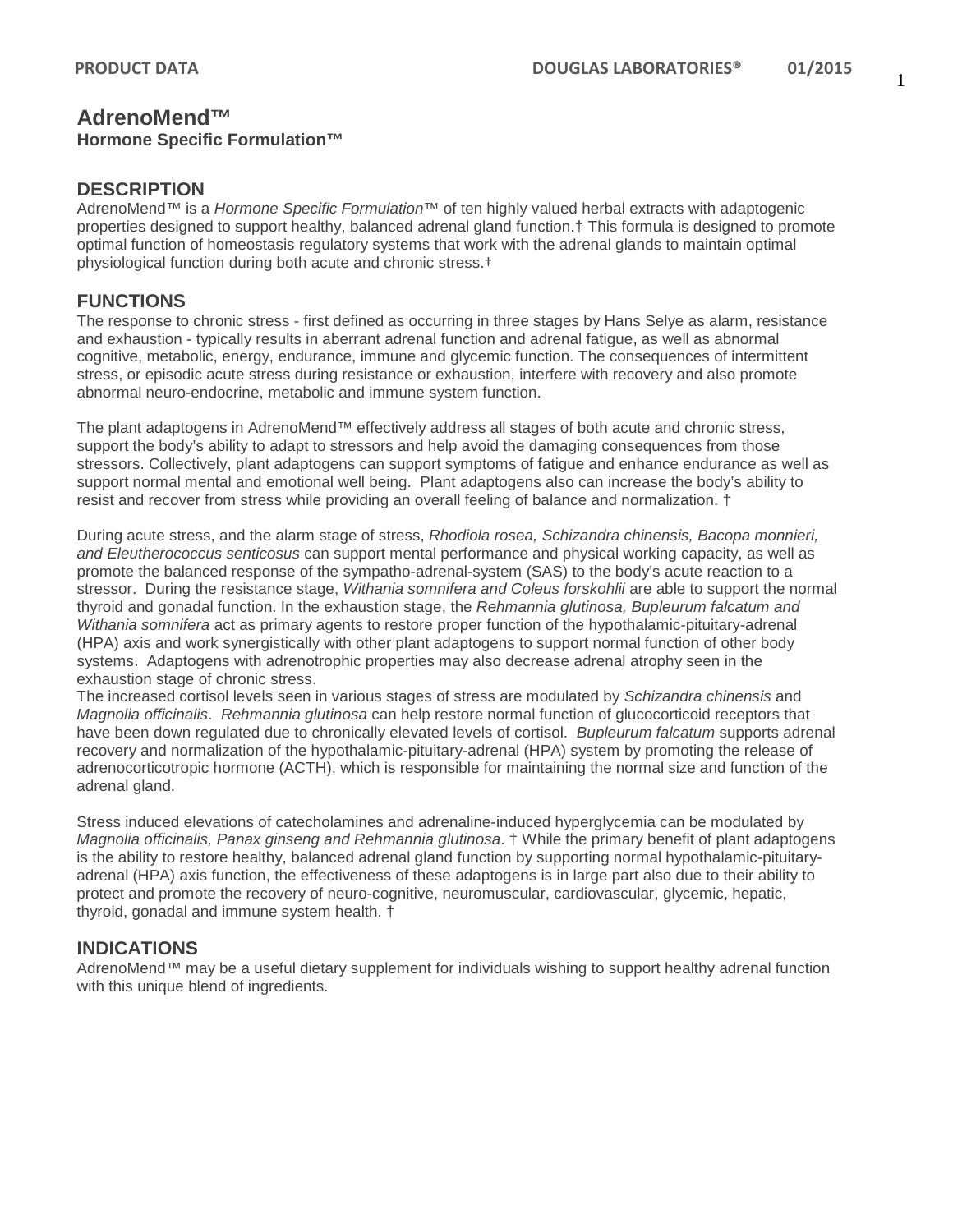### **AdrenoMend™ Hormone Specific Formulation™ FORMULA (#200529)**

Serving Size ...................................................................2 capsules…………..4 capsules Proprietary Blend............................................................955 mg………………1,910 mg Proprietary Blend containing no less than 200 mg per 4 capsules for each of the following: *Schisandra chinensis* (seed, standardized to 2% schisandrins), *Bacopa monnieri* (aerial parts, standardized to 20% bacosides), *Rhodiola rosea* (root, standardized to 5% rosavins and 1% salidrosides), *Eleutherococcus senticosus* (root, standardized to 0.8% eleutherosides), *Magnolia officinalis* (root, standardized to 5% honokiol), *Rhemannia glutinosa* (7:1 extract), *Bupleurum falcatum*  (5:1 extract), *Panax ginseng* (root, standardized to 3% ginsenosides), *Coleus forskohlii* (root, standardized to 1% forskolin) Sensoril® .......................................................................125 mg………………..250 mg (*Withania somnifera*, root and leaf extract, standardized to a minimum of 10% withanolide glycoside conjugates and 32% oligosaccharides)

## **SUGGESTED USE**

As a dietary supplement, adults may take **2 capsules** each morning with food for **1 to 2 weeks** or as directed by your healthcare professional.

The dose may then be increased to **4 capsules** each morning with food for **1 to 3 months** or as directed by your healthcare professional.

**After 1 to 3 months** dosage may be lowered back down to **2 capsules** each morning with food and may continue on 2 capsules dosage as needed or as directed by your healthcare professional.

## **SIDE EFFECTS**

No adverse effects have been reported.

## **STORAGE**

Store in a cool, dry place, away from direct light. Keep out of reach of children.

#### **WARNING**

If you are pregnant or nursing, consult your healthcare professional before using this product. If you are taking prescription medications, consult your healthcare professional before using this product.

#### **REFERENCES**

Bhattacharya SK, Muruganandam AV. Pharmacol Biochem Behav. 2003 Jun;75(3):547-55. [Withania somnifera].

Calabrese C, et al. J Altern Complement Med. 2008 Jul;14(6):707-13. [Bacopa monnieri].

Chowdhuri DK, et al. Phytother Res. 2002 Nov;16(7):639-45. [Bacopa monnieri].

Du J, Ling CQ, Chen YA. Zhongguo Zhong Xi Yi Jie He Za Zhi. 2008 Jan;28(1):64-7. [Rehmannia].

Fintelmann V, Gruenwald J. Adv Ther. 2007 Jul-Aug;24(4):929-39. [Rhodiola rosea].

Kulkarni SK, Dhir A. Prog Neuropsychopharmacol Biol Psychiatry. 2008 Jul 1;32(5):1093-105. Epub 2007 Sep 21. [Withania somnifera].

Lee B, Shim I, Lee H, Hahm DH. Biol Pharm Bull. 2009 Aug;32(8):1392-8. [Bupleurum falcatum].